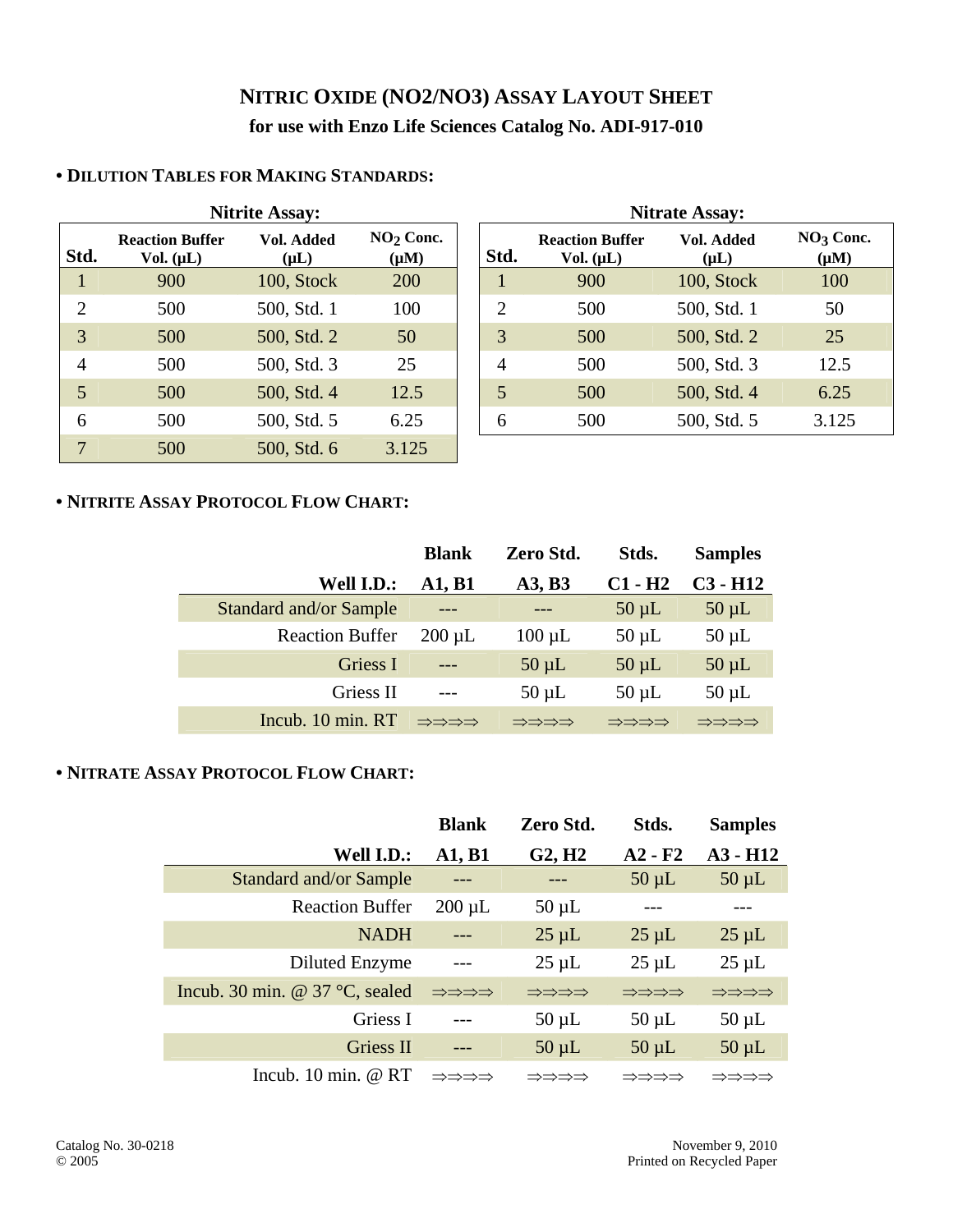#### **• NITRATE PLATE LAYOUT:**

| Al Blank        | A2 Std 4                    | A3             | A4             | A5             | A6             | ${\rm A}7$    | A8                        | A <sup>9</sup> | A10        | A11 | A12 |
|-----------------|-----------------------------|----------------|----------------|----------------|----------------|---------------|---------------------------|----------------|------------|-----|-----|
| <b>B1 Blank</b> | B2 Std 4                    | B3             | B4             | B <sub>5</sub> | ${\bf B6}$     | $\mathbf{B}7$ | $_{\rm B8}$               | B9             | <b>B10</b> | B11 | B12 |
| c1 Std. 1       | $C2$ Std 5                  | C <sub>3</sub> | C <sub>4</sub> | $\rm{C5}$      | $\rm{C6}$      | $\mathbf{C}7$ | C8                        | C9             | C10        | C11 | C12 |
| D1 Std. 1       | D <sub>2</sub> Std 5        | D <sub>3</sub> | D4             | D <sub>5</sub> | D <sub>6</sub> | D7            | D8                        | D <sub>9</sub> | D10        | D11 | D12 |
| E1 Std. 2       | E2 Std 6                    | E3             | $\rm E4$       | E <sub>5</sub> | ${\rm E6}$     | $\rm E7$      | $\mathop{\hbox{\rm E}} 8$ | E9             | E10        | E11 | E12 |
| F1 Std. 2       | F2 Std 6                    | $\rm F3$       | F4             | $_{\rm F5}$    | ${\rm F6}$     | ${\rm F}7$    | $\rm{F8}$                 | F9             | F10        | F11 | F12 |
| G1 Std. 3       | <sub>G2</sub> Zero<br>Std.  | G <sub>3</sub> | G4             | ${\rm G}5$     | G6             | ${\rm G}7$    | G8                        | G9             | G10        | G11 | G12 |
| H1 Std. 3       | H <sub>2</sub> Zero<br>Std. | H3             | H4             | H <sub>5</sub> | H6             | $\rm H7$      | $_{\rm H8}$               | H9             | H10        | H11 | H12 |

|                        | Exp. Date $\_\_\_\_\_\_\_\_\_\_\_\_\_\_\_\_\_\_\_\_$ |  |  |
|------------------------|------------------------------------------------------|--|--|
|                        |                                                      |  |  |
| End Time               |                                                      |  |  |
| 2nd Incub.: Start Time |                                                      |  |  |
| End Time               |                                                      |  |  |

Catalog No. 30-0218 November 9, 2010<br>
© 2005 Printed on Recycled Paper Printed on Recycled Paper